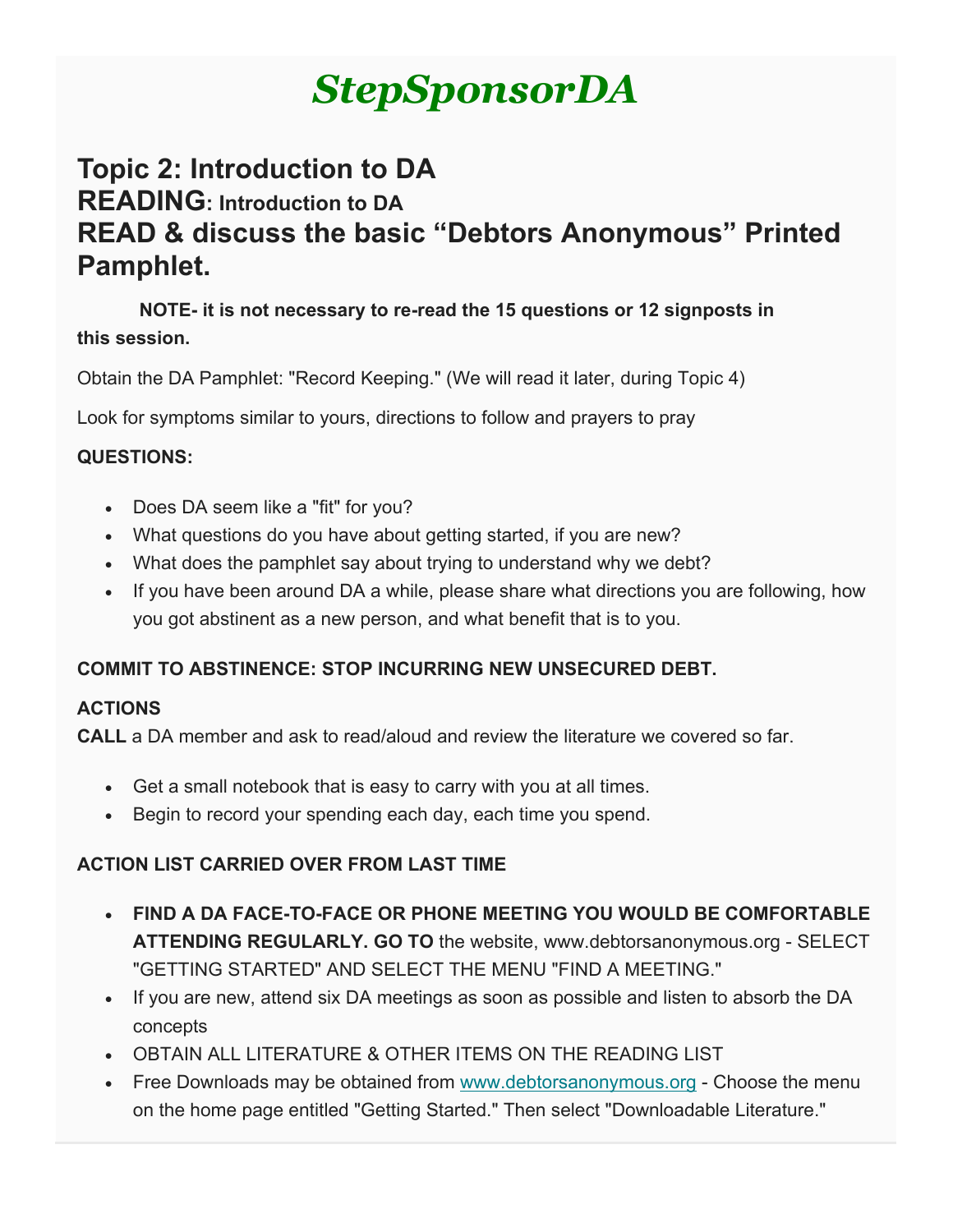- Other paper pamphlets may be ordered by contacting the DA world service office from the DA website www.debtorsanonymous.org. Click the menu: "DA Literature." Then choose "Order Literature" (either via General Services Office or Online).
- READ the text of the DA Bookmark: "Just For this Day." (order from DA website or see SSDA Script text)
- Spend some time on the action items in this study each day as you can, 15-20 min at least, or more. *Let whatever amount of time you have be good enough. Keep coming back.*

**COPYRIGHT JILL C PETERS dadivadelux@yahoo.com do not duplicate without permission. The GreenBack Book Study Guide to existing DA Literature is a Rough Draft and is not DA World Service Conference Approved**

**\_\_\_\_\_\_\_\_\_\_\_\_\_\_\_\_\_\_**

 $\overline{\phantom{a}}$  , where  $\overline{\phantom{a}}$  , where  $\overline{\phantom{a}}$  , where  $\overline{\phantom{a}}$ **Next Topic**

### **Topic 3: History of DA & AA & Meetings READING:**

- **READ "A Brief History of DA", which may be found on www.debtorsanonymous.org under the dropdown menu entitled: "About DA". This piece is also published in the beginning of the second edition of the DA Book: "A Currency of Hope." OR** [Click](https://gallery.mailchimp.com/1408c21f70032c33cd3b1c626/files/9177ffb6-73ec-4b10-a762-252b6031fd94/DA_Text_of_the_History_of_DA_for_TOPIC_3_PrintablePDF.pdf)  [HERE](https://gallery.mailchimp.com/1408c21f70032c33cd3b1c626/files/9177ffb6-73ec-4b10-a762-252b6031fd94/DA_Text_of_the_History_of_DA_for_TOPIC_3_PrintablePDF.pdf) **for Text.**
- **READ the "Foreword to the Second Edition" in the same book. This piece refers to the San Diego Statement, a statement of DA Purpose made at the 2006 World Service Conference.**
- **READ the San Diego Statement. This Statement may be found on our website,** [www.debtorsanonymous.org](http://www.debtorsanonymous.org/) **From the Home page, click Fellowship Services. Then select World Service Conference. {Not available on new website format -** [Click](https://gallery.mailchimp.com/1408c21f70032c33cd3b1c626/files/da85a13a-a0fd-47dd-a793-1813dee1cacc/DA_Text_of_San_Diego_Statement_for_TOPIC_3_PrintablePDF.pdf)  [HERE](https://gallery.mailchimp.com/1408c21f70032c33cd3b1c626/files/da85a13a-a0fd-47dd-a793-1813dee1cacc/DA_Text_of_San_Diego_Statement_for_TOPIC_3_PrintablePDF.pdf) **for Link of the TEXT TO THIS TOPIC] Original Location on DA Website: When you see the list of conference reports, click WSC 2006. You will see a long Text Document. Scroll to the document page 12, entitled "SECTION 2 REPORT FROM THE CHAIR." Read the paragraph that begins with the phrase: Far and above any other issue that that faces the DA fellowship today is our need for strong clarity around our primary**